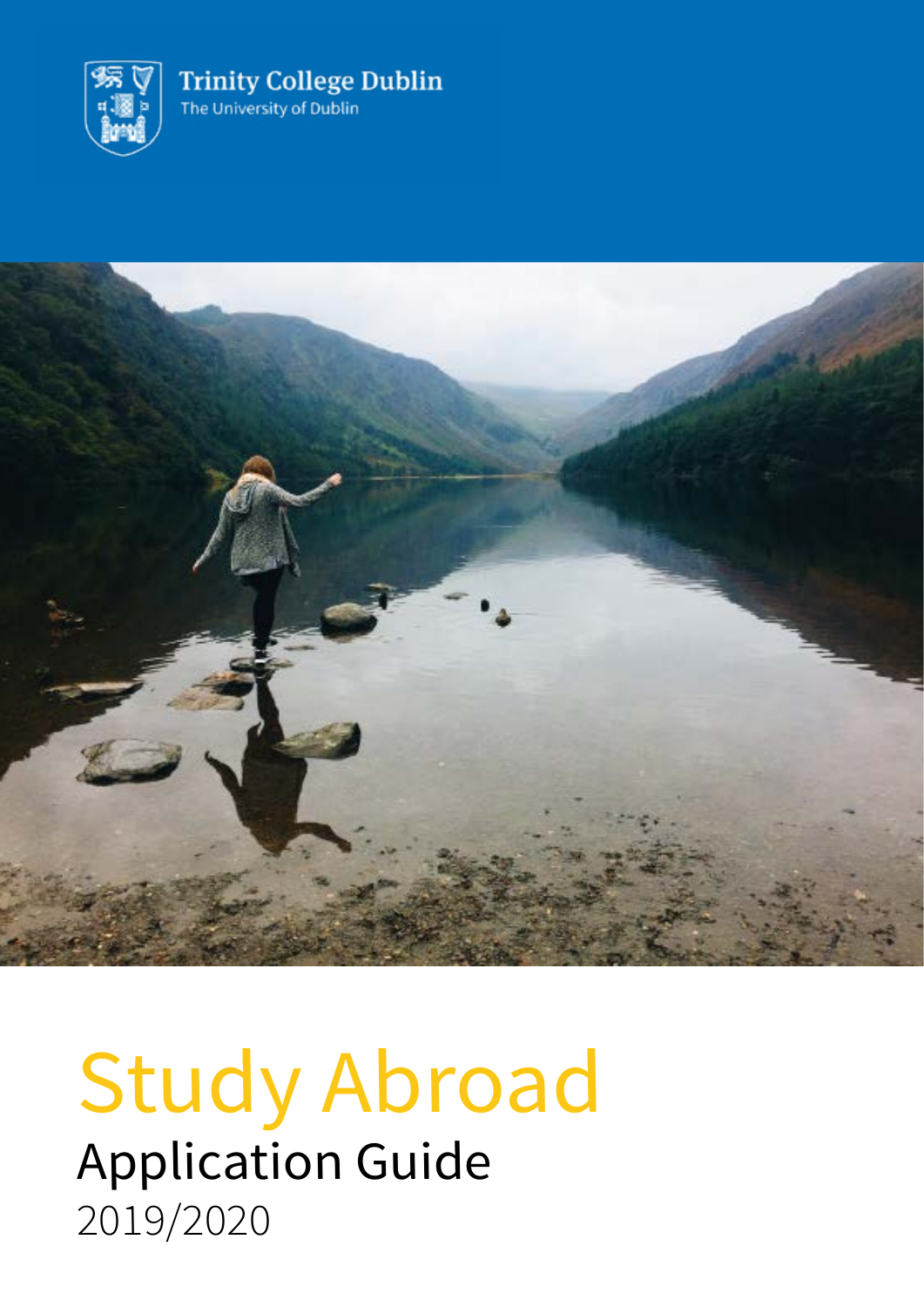- **The Checklist Before Making your Study Abroad Application** 03 1. Entry Requirements and Study Abroad Guide 2. Studying at Trinity 03 3. Course Load 03 4. Trinity Electives **Step by Step Guide to Making your Application**
	- Step 2. Create a Login ID
	- Step 3. Personal Information
	- Step 4. Education and Qualification
	- 06 Step 5. Experience
	- Step 6. Any Additional Details
	- Step 7. Personal Statements
	- Step 8. References
	- Step 9. Supporting Documents
	- Step 10. Declaration and Confirmation
- **Next Steps**
- **Frequently Asked Questions**
- **Get in Touch**

# Table of Contents

Step 1. Begin your Application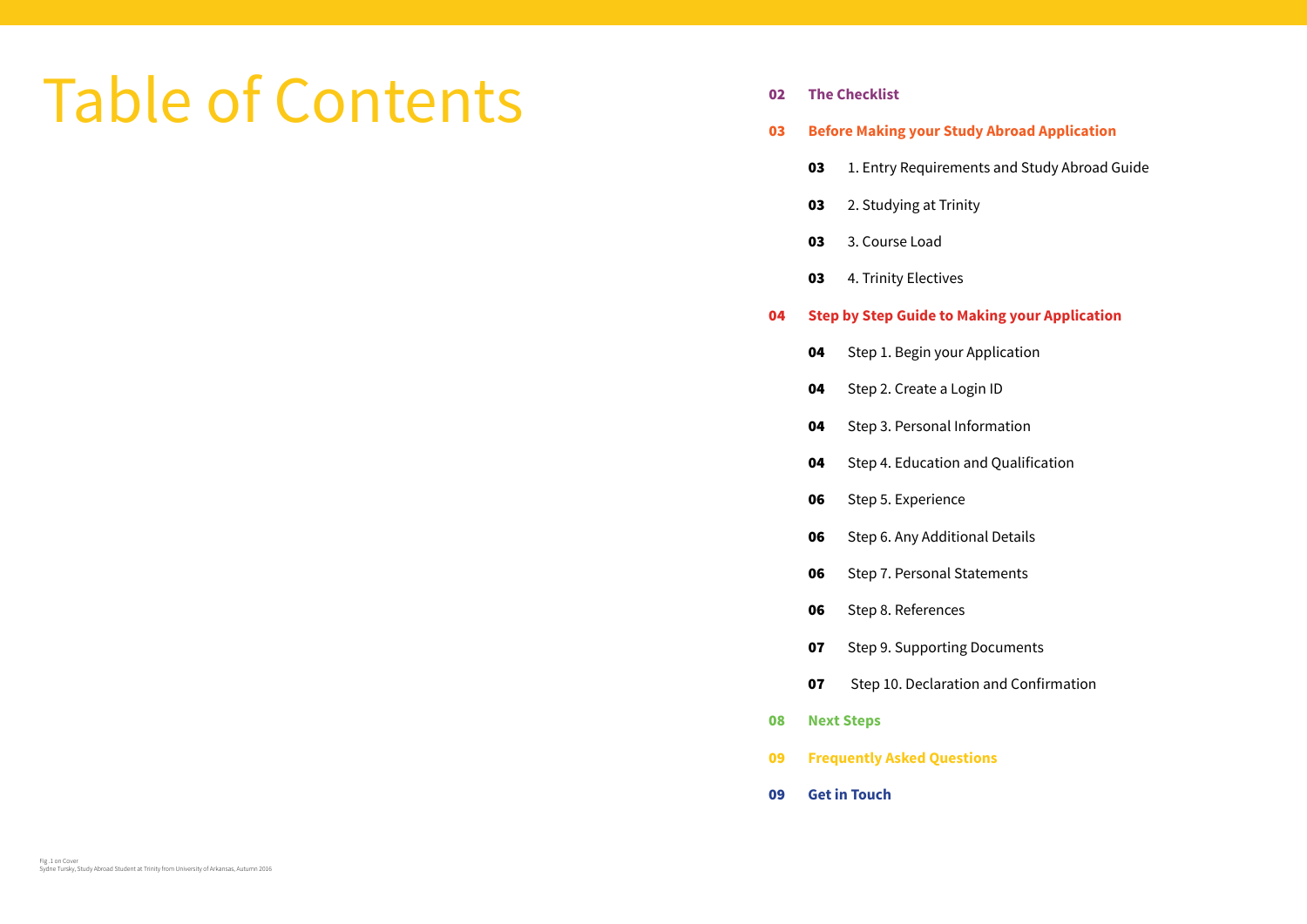# The Checklist Before Making Your

- Familiarise yourself with information about studying abroad at Trinity  $\overline{O}$
- Research your options on our website  $\Omega$
- o Review the [Study Abroad Guide](https://www.tcd.ie/globalrelations/assets/Resources%20pdf/Study%20Abroad%20Guide%202019.pdf)
- Read our student-written Study Abroad Blog  $\Omega$
- Consider what areas of study/disciplines you want to study at Trinity  $\overline{O}$
- Review the Module Directory  $\overline{O}$
- Complete your application to Study Abroad at Trinity  $\overline{O}$
- Apply by the relevant deadline (see below) for admission to Trinity.  $\overline{O}$
- The online application must include:  $\Omega$ 
	- A complete personal statement;  $\overline{O}$
	- **o** An official academic transcript; and
	- An academic letter of reference.
- Read the rest of the Application Guide carefully for tips and tricks on how  $\overline{O}$ to apply!
- Don't forget: You must apply through your home university for  $\overline{O}$ approval to study abroad!

**Please note**: This Guide is designed for current countries. If you are an EU student, please refer to Erasmus and EU information here[:https://www.tcd.ie/study/study](http://www.tcd.ie/study/study-abroad/inbound/apply/eu-exchange/)[abroad/inbound/apply/eu-exchange/](http://www.tcd.ie/study/study-abroad/inbound/apply/eu-exchange/)

# Study Abroad Application

|                           | <b>Autumn Term</b><br>(Michaelmas Term)<br>and Academic Year | <b>Spring Term</b><br>(Hilary Term) |
|---------------------------|--------------------------------------------------------------|-------------------------------------|
| <b>Applications Open</b>  | 1st November                                                 | 1st August                          |
| <b>Applications Close</b> | 15th April                                                   | 15th October                        |

#### 1. Entry Requirements and the Study Abroad Guide

You must familiarise yourself with the [entry requirements](https://www.tcd.ie/study/study-abroad/inbound/apply/.) for Trinity. A minimum GPA of 3.3 is required to be assessed. Please note that applicants will be required to upload additional documentation to support their application. Applications will not be assessed if the required documents are not submitted with the on-line application. Finally, please note that all communications regarding the status of your application will be communicated through the email you list in your application and through the [my.tcd.ie portal](https://my.tcd.ie/urd/sits.urd/run/siw_lgn) – Make sure to double-check that your name and email are spelled correctly on your application! Applicants are required to check their my.tcd.ie account regularly. More information on eligibility requirements, tuition fees, and scholarships can be found in the [Study Abroad Guide](https://www.tcd.ie/globalrelations/assets/Resources%20pdf/Study%20Abroad%20Guide%202019.pdf)

It is important to note that registration for specific classes does not occur until you arrive at Trinity.

#### 3. Course Load

Applications Open Trinity College Dublin offers students the opportunity to take classes (known as "modules" at Trinity) throughout the three faculties at the University. Please bear in mind that Trinity's admissions processes may be very different than those of your home institution. For example, rather than applying to a university for general admission, Trinity assesses and admits students to specific areas of study. As a study abroad student, you will specify between 1 and 6 areas of study on your application and then receive admissions decisions for each of your areas of study in your final offer letter.

Trinity uses the European Credit Transfer and Accumulation System, known as ECTS, to represent the student workload required to achieve the desired outcomes of modules and programmes. The standard course load is 30 ECTS per term and 60 ECTS per Academic Year. The number of classes you will take at Trinity therefore depends on their ECTS credit weighting, not on a specific number of classes. Modules usually have a 5 or 10 ECTS weighting, so students usually take between 3 and 6 modules per term. Trinity's absolute minimum requirement for access to student services at Trinity and full-time status for immigration purposes is 20 ECTS per semester and 45 ECTS for a full year student.

#### 2. Studying at Trinity

The Trinity Module Directory includes the most up to date list of modules (classes) available, but you will not be given the final list on offer or the timetabling information until your arrival. Therefore, it is especially important that you apply to all relevant areas of study that you may need to take classes in.

For more information on selecting areas of study, see Step 4: Education and Qualifications in the Step by Step Section of this Guide.

#### 4. Trinity Electives

Trinity Electives are weighted at 5 ECTS. Students are permitted to be admitted to ONE elective per semester (with maximum of two for a full year student) and this is subject to availability. To find out more about these exciting modules, please visit our [Trinity Electives website](https://www.tcd.ie/trinity-electives/) which provides information on each of the modules through videos and detailed information sheets.

#### Note:

· It is not possible to take more than one Trinity Elective per semester as they all meet at the same timetable slot.

· Admission to Trinity Electives takes place on arrival and separate to the process of admissions to areas of study at Trinity during the admissions phase.

Study Abroad Guide

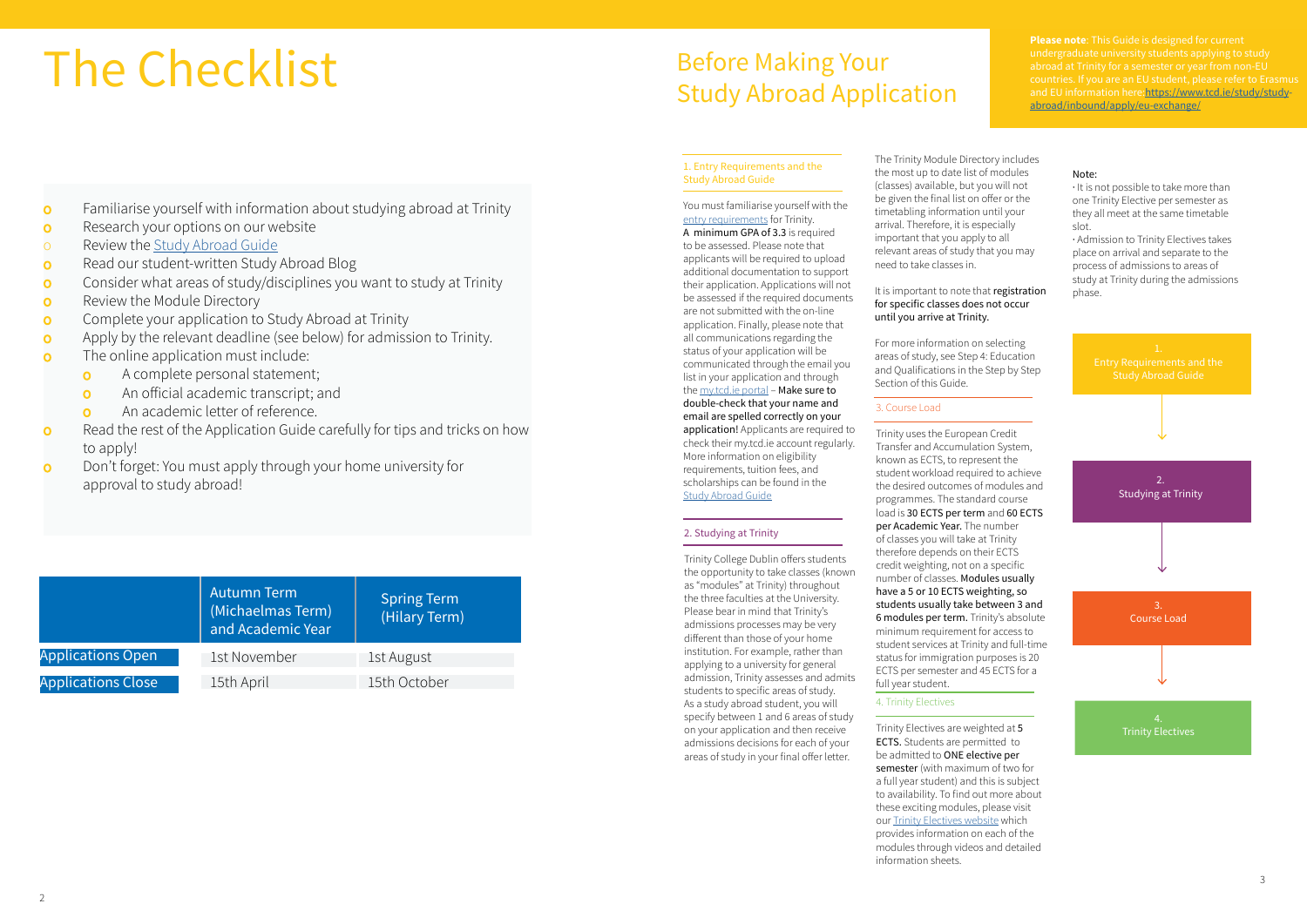## Step by Step Guide to Making your Application 10 steps to make your application process easier

Now that you have familiarised yourself with some important information on studying abroad at Trinity, here are some pointers to guide you through the application proces.

#### Step 1: Begin Your Application

The following link will direct you to the first page of your application process: https://www.tcd.ie/study/studyabroad/outbound/apply/

Select the appropriate application link you choose to apply for: i.e. Full year study abroad or Term study abroad. You will also find important information such as eligibility requirements, application deadlines, scholarships etc. on this webpage.

#### Step 2: Create a Login ID

If you choose to register for the SSP, all you need to do is mark 'Yes' next to the question. If you select Yes, you will automatically be enrolled in the Programme if you are admitted to **Trinity** 

Once you have chosen your preferred term of study, you will be directed to the "My TCD" page where you will be creating your login ID for your application. This page is called 'New user screen' and will require your general information such as full name, DOB etc.

Once you click 'Proceed', you must note your student ID as this will act as your username for logging in to the portal. The ID will serve as both your Application ID as well as your Student ID number when you enrol at Trinity.

### Tips:

Make sure to list your date of birth in the Day-Month-Year format.

You will now need to fill in all of your personal details.

Double-check your course title. NEU Visiting is the correct title for study abroad and exchange students from non-EU countries.

Under the Applicant Status section, you will see a question titled 'Are you applying to a Semester Start-Up Programme?' This question refers to the Semester [Start-Up Programme](https://histories-humanities.tcd.ie/visiting/understandingireland/semester-start-up.php.
)  (SSP) which, is an optional presessional orientation programme is. The Programme runs prior to the start of normal teaching, and tuition for the programme is in addition to regular tuition fees

Please only select Yes on the application if you are certain that you can arrive early to complete the programme.

### Tips:

The address line is crucial for receiving your offer letter, which you will need for immigration on arrival, and the visa application process, if applicable.

· It is important to ensure that you are listing your Applicant Status and Further Details sections correctly so you or your home university/programme are charged the correct fees.

> · The section on "Module Codes and Names" is used to give the Admissions Office a sense of the type of classes you are hoping to take in each area of study and is not binding. You are free to apply to between 1 and 6 disciplines at Trinity, but the most common number is between 2 and 4

· Double-check that your email address is listed correctly. If it is not, we will have no way to contact you about your application.

> . For example: If you are an English major and Biochemistry minor, specify both English and Biochemistry departments on your application for admission to Trinity, and if you want to take any additional classes in other areas, you must apply to those departments as well.

> · If you have a module or type of module that you need to take at Trinity for graduation or a major requirement. You should list it in the Required Module section and ask an advisor from your home university to email [study.abroad@tcd.ie](http://https://www.tcd.ie/students/orientation/visiting-exchange/module-enrolment.php) to explain why the module is required.

### Step 3 . Personal Information

#### Step 4: Education and Qualifications

Under Highest 3rd Level Qualification or equivalent, please list your current undergraduate university or college. (Third Level in Ireland refers to Universities, whereas Second Level refers to secondary school, known as high school in the US.)

Under "name of institution attended", please select Other (Outside Ireland), and under "If other", please write out the full name of your home institution, ensuring there are no typos. The qualification would normally be Ordinary bachelor's degree. You will also need to complete your main subject studied (if double-major, undeclared, etc., you can specify in the "If other" section).

The section titled "Additional Relevant Qualifications" is not usually applicable for study abroad students, but please do complete it if you hold any other degrees or qualifications that are relevant to your application.

Under "Educational Background", set out your Secondary School/High School information, as well as details of any other universities or colleges previously attended, if applicable.

Under "Academic Record", it is crucial that you list your correct and up to date Grade Point Average or equivalent.

The "English Language Proficiency" section contains links to requirements in case you need any further information.

The section on "Proposed Study in Trinity College Dublin" is a crucial component of the application. At Trinity, students are admitted to specific schools and departments (areas of study), rather than to the University as a whole. It is therefore very important that you carry out your own research using the [Module](http://https://www.tcd.ie/students/orientation/visiting-exchange/module-enrolment.php)  [Directory p](http://https://www.tcd.ie/students/orientation/visiting-exchange/module-enrolment.php)rior to submitting your application, to ensure that you are applying to your preferred areas of study. It is also important to note that you will be assessed for admission to each of the areas of study.

#### Tips:

#### **Terms in Trinity Term Time**

Michaelmas Term (Autumn Semester) August -December

Hilary Term (Spring Semester) January - May

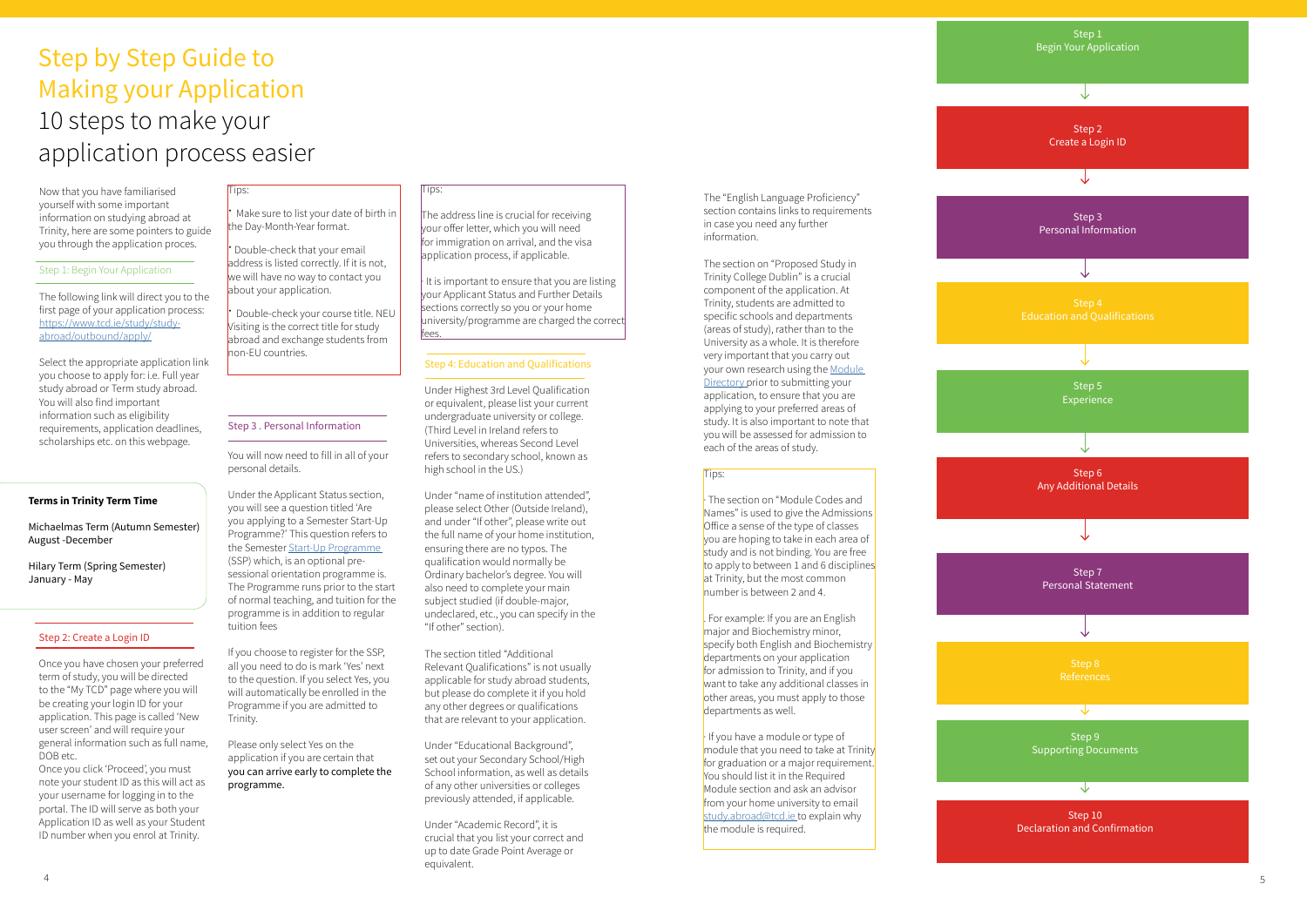#### Step 5: Experience

You can add any relevant experience in support of your application in this section. We suggest you provide details of any voluntary experience, internships and jobs you have undertaken. Please note that these elements of the application are optional, and you only need to include the items that are most relevant to your academic preparation for study at Trinity.

#### Step 6: Any Additional Details

This section asks you to outline how you will be supporting your education financially during your time in Trinity and where you first heard about the programme.

#### Step 7: Personal Statement

Under this section, you will see two text boxes. The "Academic Statement" is a required component of the application which gives you the

opportunity to explain why you hope to study at Trinity and what you hope to gain academically from your time abroad.

The "Additional Information" section is optional for you to complete. Here, you can highlight any other information that could make your application stronger.

#### Step 8: References

In this section, you must provide the contact details for a Professor or Academic member of staff who has agreed to provide a letter of recommendation on your behalf. References must be on official headed paper with the referee's signature. Unofficial references will not be accepted.

If you enter your referee's email address and you are not uploading the reference as you complete the application (this is less common as referees often prefer to send the letter directly to the university or programme to maintain confidentiality), a

notification will be sent to the referee as soon as you submit the application. They will then be prompted to upload their letter of reference. It is important to note that you will not be able to see in the online system whether your reference has been submitted, so you must check in with your referee to ensure that they have submitted the letter and that your application is complete.

Until your referee submits the reference, your application will be incomplete and will not be assessed.

#### Tips:

· Make sure your referee is aware that you have put them down as references so that they can respond in due time and a decision on your application can be made in a timely manner.

> Medical certificates are not required for study abroad students only. Health insurance information is not required for your application for admission to Trinity, but you will receive information from the Study Abroad team after your admission regarding health insurance options, as you are required by Irish Naturalisation and Immigration Services to have health insurance coverage in Ireland for the immigration process (both for visa-required and non-visa required students.)

Passport photos are not required.

Curriculum Vitae (resumes) are not required for study abroad students.

· Please note that the Admissions Office at Trinity will not contact your referee directly.



Copies of Degree certificates are not required for study abroad students.

Step 10: Declaration and Confirmation

#### Step 9: Supporting Documents

In this section, you will be required to upload an official transcript from your home university.

It is important to note that you will not be able to submit your application if any mandatory documents are outstanding. Any non-mandatory documents not available to you at this point can be uploaded following the submission of your application.

If you have an official copy of your letter of reference, you can upload it here in the "Other" section.

#### Step 10: Declaration and Confirmation

In the final step of your application process, you have the option to identify the name of two nominees if you want a third party to be authorised to discuss your application with admissions on your behalf (e.g. provider programme, university contact, parent/guardian, etc.) This section is important due to strict Irish and EU Data Protection regulations, and persons not listed in this section are not permitted to receive information about your application.

Once you have submitted your application, you will be directed to the confirmation page which means you have completed the online application process. Please note that the deposit due is 0 Euro as there is no application fee for study abroad students.

On the confirmation page, make sure to check that your status is correct (e.g.



NEU Visiting).



#### Tips:

· Your official transcript from your home university must be uploaded under the "Original or Certified Transcript" section. It must be an official transcript.

 · The Transcript must be uploaded as a single document. Any multi-page documents must be scanned and saved as a single document prior to uploading.